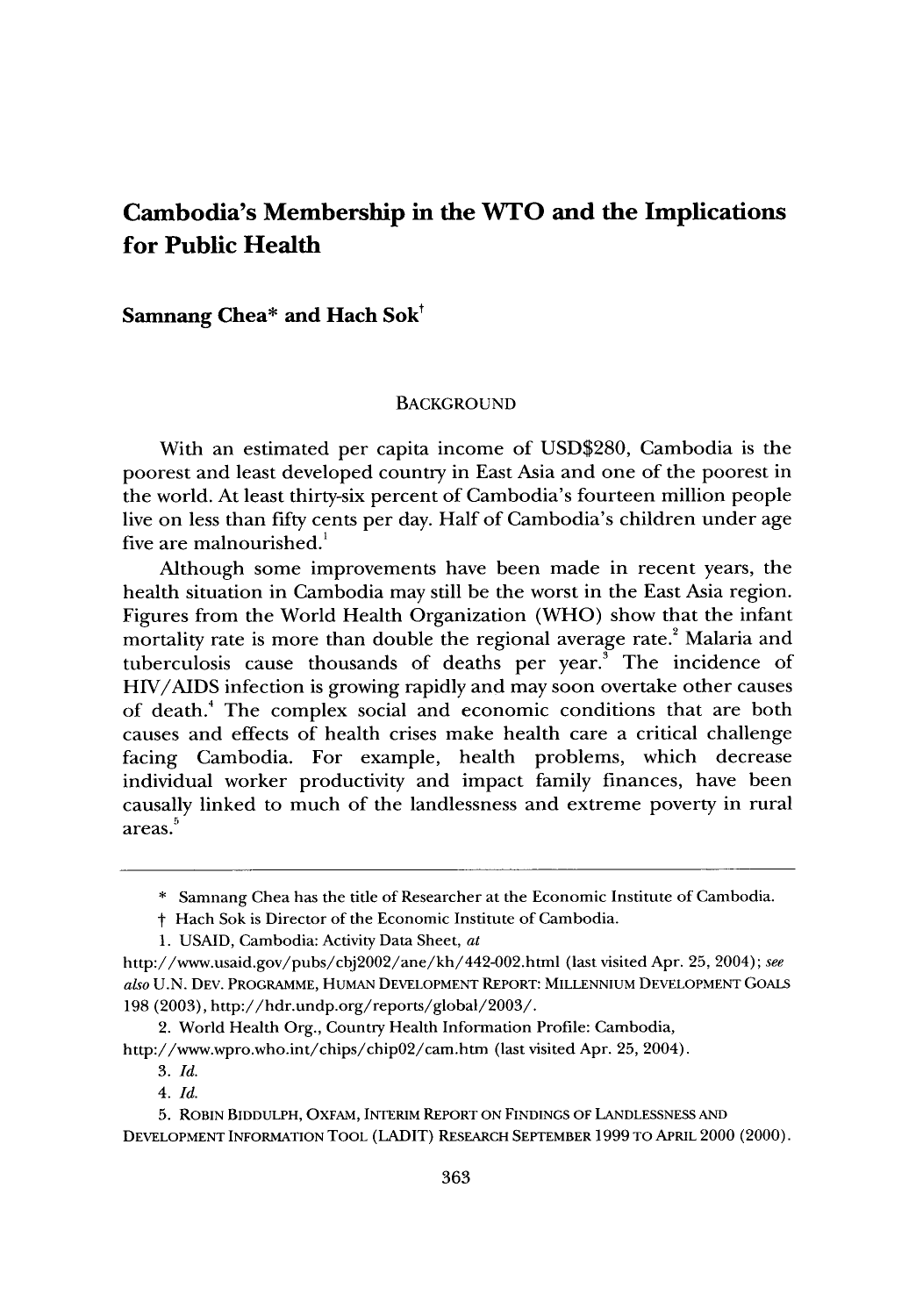## YALE JOURNAL OF HEALTH POLICY, LAW, AND ETHICS

IV:2 (2004)

With incomes so low, Cambodians look to public health care which promises free service and medicine. However, the country's public health budget is extremely under-funded; in 2003, it was just two dollars (U.S.) per citizen.<sup>6</sup> Privatization of some public health services has been largely unsuccessful-private hospitals have catered to higher-income people in urban areas while the poorest people, most of whom live in rural areas, have been left behind. Public hospitals are sadly lacking in supplies and staff and offer a very low quality of healthcare. Prices for legitimate supplies of medicine are high for the average Cambodian, giving rise to the smuggling of cheap, counterfeit medicine that has a negative impact on overall population health.

In September 2003, Cambodia was approved to join the World Trade Organization (WTO).<sup>7</sup> As part of its WTO membership, Cambodia will be required to implement the provisions of the Trade-Related Aspects of Intellectual Property Rights (TRIPS) Agreement." This Agreement outlines a uniform standard for intellectual property protection and requires that member countries give the same protection to nationals of other member countries. Although there are other international treaties that deal with these rights, to date TRIPS is the most comprehensive multilateral agreement on intellectual property and its protection.

To what extent will this Agreement impact the health sector in Cambodia? This Case Study assesses the current situation of the health sector in Cambodia and discusses how this Agreement, and WTO accession in general, will impact public health care.

## I. THE CURRENT SITUATION OF CAMBODIA'S HEALTH SECTOR

Data compiled by the WHO show Cambodian public health indicators to be among the worst in the world.<sup>9</sup> The mortality rate of children under five was 124 per 1000 live births in the year 2000, an appallingly high figure in relation to the estimated mortality rate in the East Asia region of forty

<sup>6.</sup> MINISTRY OF FINANCE, STATE BUDGET IMPLEMENTATION OF CAMBODIA FOR 2003 (March 2004).

<sup>7.</sup> Press Release, WTO News, Ambition Achieved as Ministers Seal Cambodia Membership Deal (Sept. 11, 2003).

<sup>8.</sup> Agreement on Trade-Related Aspects of Intellectual Property Rights, Apr. 15, 1994, Marrakesh Agreement Establishing the World Trade Organization, Annex **I** C, art. 27.1, LEGAL INSTRUMENTS-RESULTS OF THE URUGUAY ROUND vol. 31, 33 I.L.M. 81 (1994) [hereinafter TRIPS Agreement], *available at*

http://www.wto.org/english/tratop\_e/trips\_e/t\_agm0\_e.htm.

*<sup>9.</sup> See* World Health Org., *supra* note 2.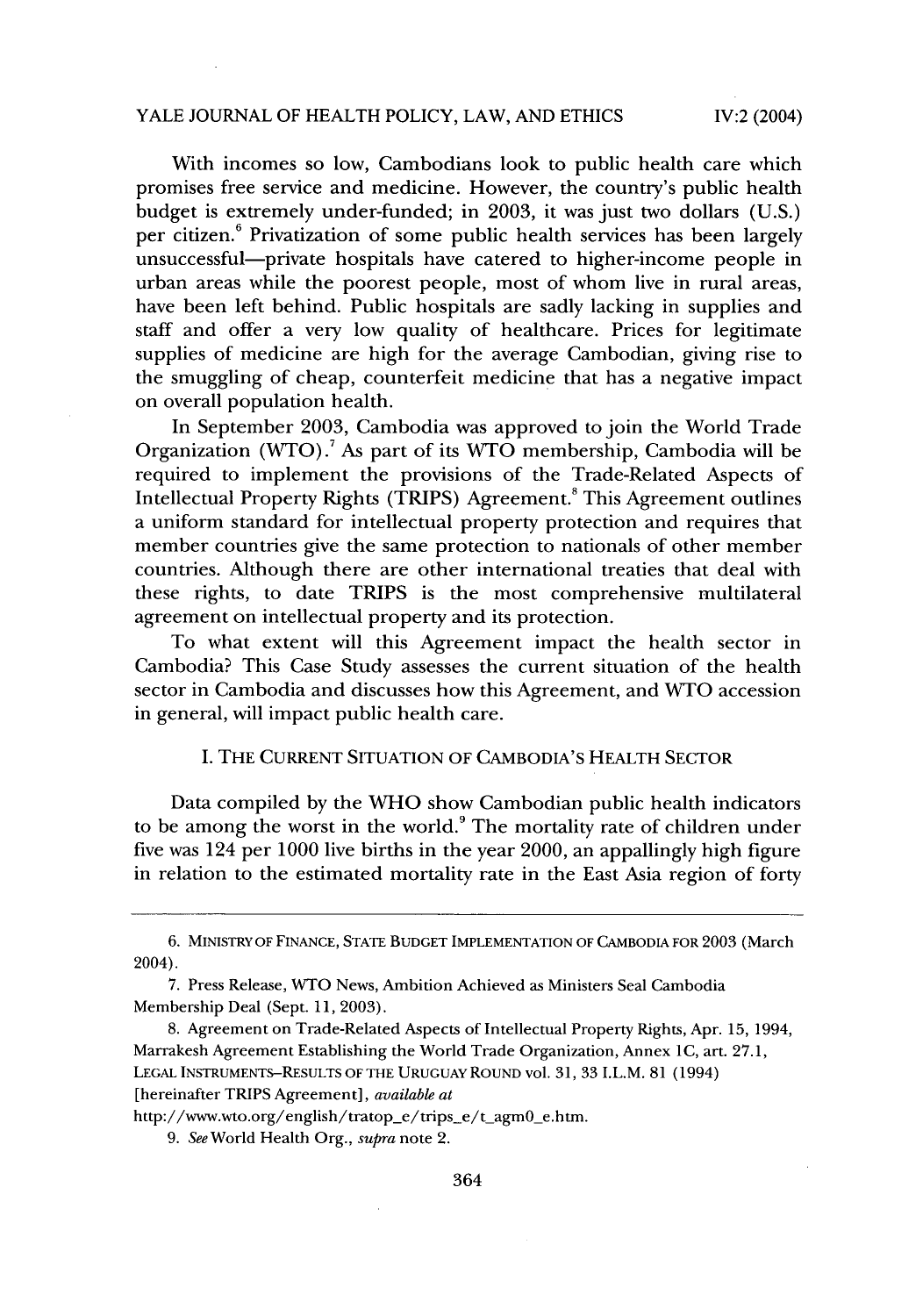per  $1000$  live births.<sup>10</sup> In the past three years, the figures have gotten even worse: The 2003 United Nations Development Programme (UNDP) statistics placed the mortality rate for children under five at 138 per 1000 live births.<sup>11</sup> The main causes of death for the general population are malaria, acute respiratory infection, tuberculosis, diarrhea, and dengue fever. Gaining fast on those causes is the human immunodeficiency virus (HIV), which has been spreading rapidly in the kingdom. HIV is becoming a factor in the low life expectancy numbers in Cambodia.<sup>12</sup> Life expectancy at birth is estimated at only fifty-four years, about fifteen years less than life expectancy in the region. $^{13}$ 

These poor health statistics are the result of the myriad problems that Cambodians face. Low levels of income and education are exacerbated by the woeful condition of the country's public health system, particularly in rural areas. The Ministry of Finance's statistics reveal the severe shortages of resources that have afflicted the public health system; for example, in 2003, actual expenditures on health were only about half that of the budgeted level.<sup>14</sup> Correspondingly, up to eighty percent of total health expenditures fell upon individual Cambodians.<sup>15</sup>

Access to health services is also limited by the paucity of human resources: The physician-to-population and physician assistant-topopulation ratios in Cambodia are lower than those observed in neighboring countries.<sup>16</sup> Additionally, the health infrastructure is minimal.

13. World Bank, Cambodia at a Glance,

http://www.worldbank.org/data/countrydata/aag/khm\_aag.pdf (last modified Aug. 20, 2003); *see also* World Health Org., Select Health Indications 2001,

http://www.who.int/country/khm/en/ (last visited Apr. 25, 2004).

14. MINISTRY **OF FINANCE,** *supra* note 6.

15. *See* World Health Org., *supra* note 13; WORLD BANK, **CAMBODIA:** PUBLIC EXPENDITURE REVIEW, **ENHANCING** THE **EFFECTIVENESS** OF PUBLIC EXPENDITURE (Jan. 1999). Most of these health expenditure take place in the private sector, where wealthier Cambodians are able to pay for visits to private doctors and hospitals. Private pharmacists are the first point of call for most non-emergency cases. For emergency cases, people tend to go directly to state facilities. *See* MINISTRY OF HEALTH, STORY OF THE POTENTIAL ROLE OF THE INFORMAL DRUG PROVIDERS (Apr. 2002).

16. As of 2001, WHO statistics showed that there were about 18,000 employees under the Ministry of Health. Of that, 2000 were doctors, 200 dentists, 600 pharmacists, 8000 nurses, and 3000 midwives. World Health Org., *supra* note 13. Even where personnel exist, the services available may be limited; the low wages of public health workers, for example,

<sup>10.</sup> *Id.*

<sup>11.</sup> U.N. **DEV.** PROGRAMME, *supra* note 1, at 208.

<sup>12.</sup> World Health Org., *supra* note 2.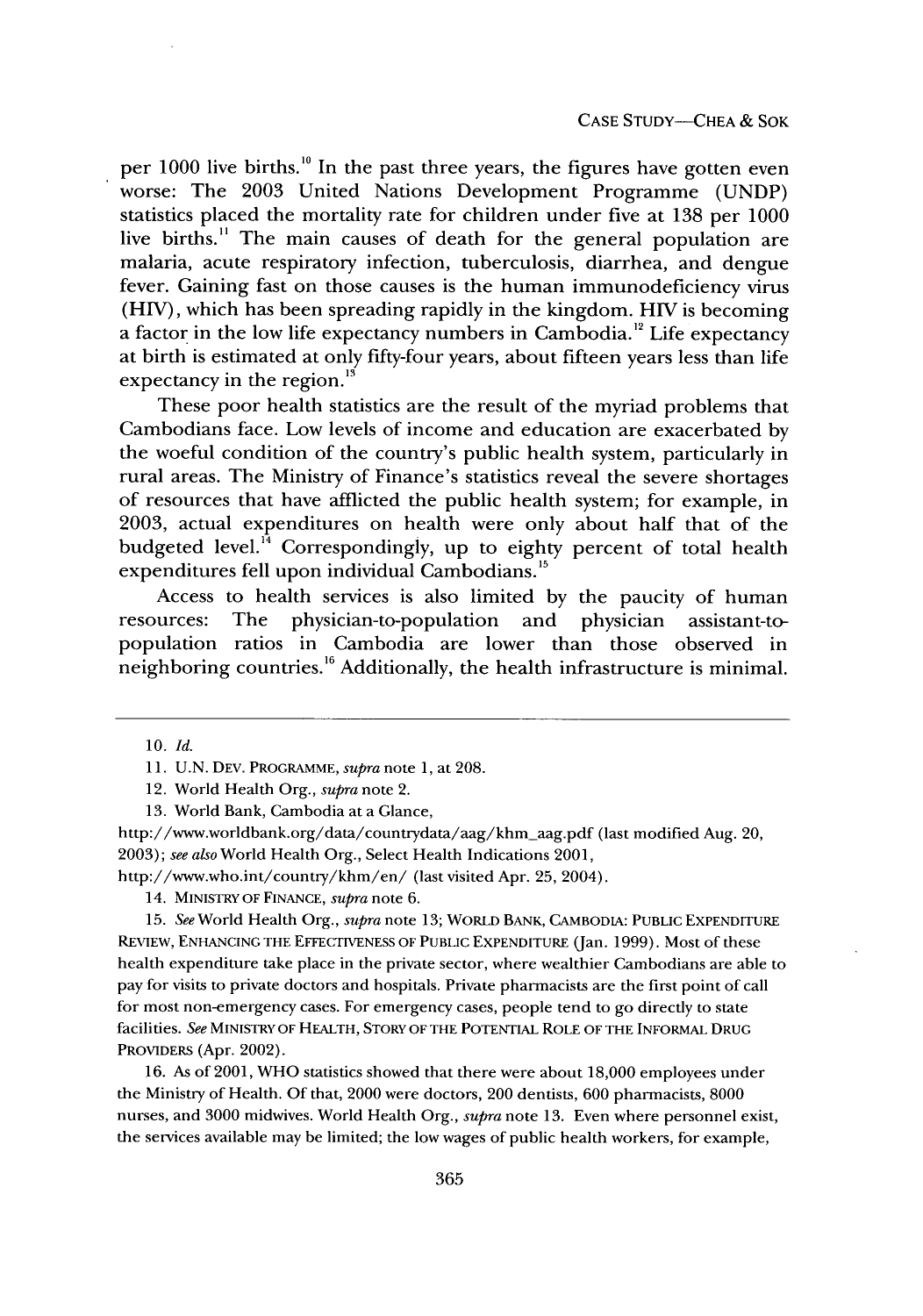For example, there are fewer than 7700 hospital beds within the public health facilities.<sup>17</sup> Overall, these factors contribute to very low utilization of public health services.

The concept of health insurance was introduced in 1991, but it has not been widely adopted, likely due to its relatively high cost and perceived low quality.<sup>18</sup> Most Cambodians remain unaware of the existence of insurance, while others do not trust this new system. Individuals, even the higherincome urban dwellers, have not been buying health insurance-they are prone to feel that the quality of the current health system is too weak, and they prefer to pay the higher prices for superior health care in neighboring countries, such as Vietnam, Thailand and Singapore. Law and regulation will play crucial roles in making health insurance more readily available and attractive to Cambodian workers. In particular, encouraging companies to provide insurance as a workers' benefit, particularly in emerging industries such as the garment sector, could provide a much needed boost in health care options.

The current weaknesses in both the public and private health care systems mean that seeking health care, particularly for a serious medical condition, can quickly push a middle class family into poverty and a poor family into utter destitution. Low income families and individuals are deterred from using the public sector, even if that is their only option, because the public facilities are plagued with a lack of equipment and medicines and are staffed by underpaid and demoralized employees. This understandable distrust of the public sector has led to a downward spiral of severe underutilization and mounting inefficiency in public health care facilities. The private sector offers more responsive service and allows customers to purchase drugs and treatment on credit, but private practitioners are often heavily dependent upon drug sales to earn their income and therefore over-prescribe.

For people in Cambodia, like those in many developing countries with a large rural population, drugs are often the first and only access to modern medicine. Given that most health dollars are spent out of people's own pockets,<sup>19</sup> access to drug supplies occurs primarily via private practitioners and not through public health institutions. Unfortunately,

typically result in low levels of job commitment and high rates of absenteeism.

<sup>17.</sup> World Health Org., *supra* note 2.

<sup>18.</sup> To the extent that health insurance is purchased, it is generally only bought by foreign companies, nongovernmental organizations (NGOs), and international organizations.

<sup>19.</sup> *See supra* note 15 and accompanying text.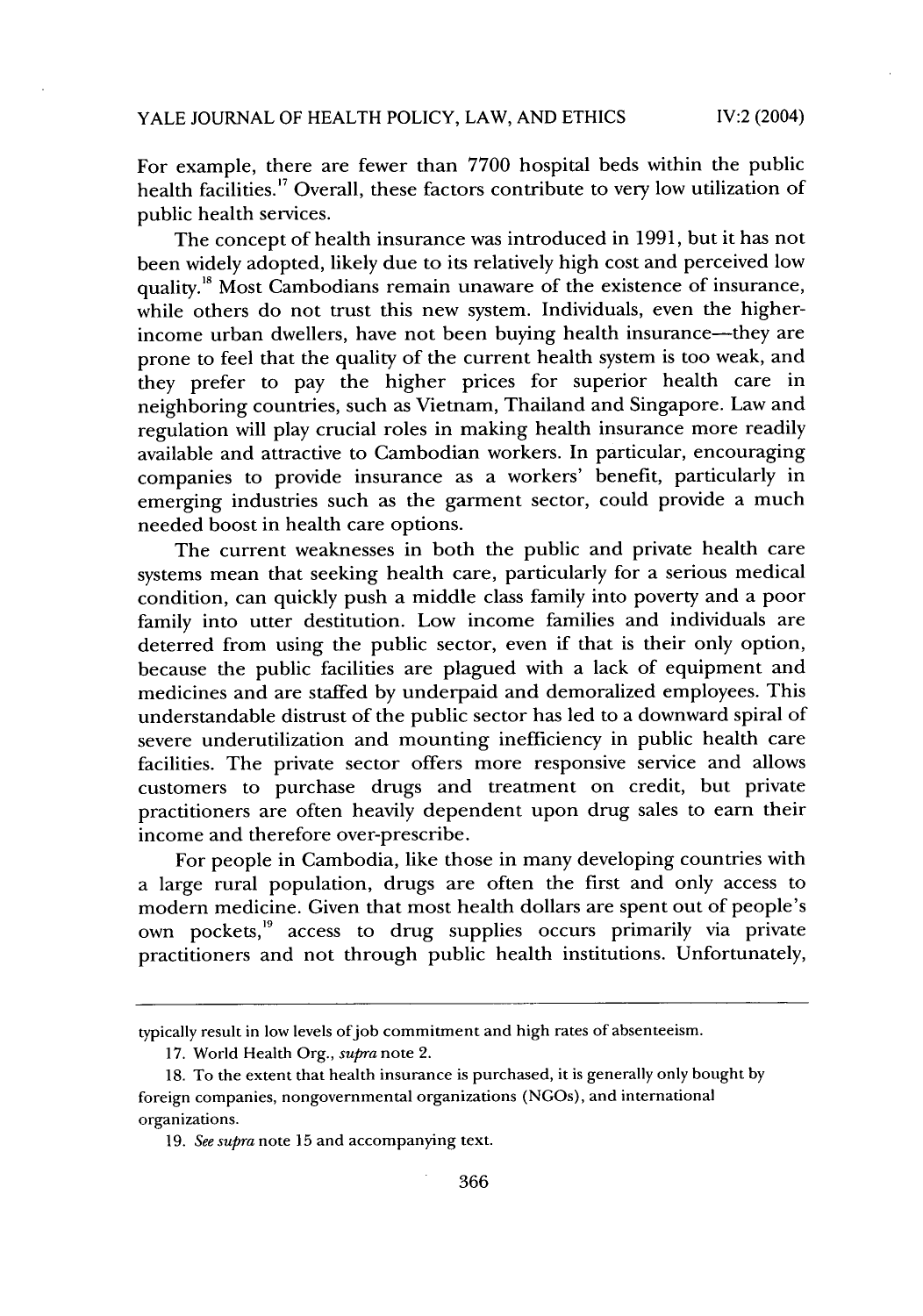the private sector is poorly regulated, so even this minimum access to medicines is fraught with problems. It is estimated that there are a large number of illegal drug sellers---over seventy percent of all drug shops are unlicensed, and managed by non-pharmacists. The Cambodian unlicensed, and managed by non-pharmacists. The Cambodian government has often pledged to crack down on the illegal drug sellers, but little has been accomplished because of weak enforcement institutions.

## II. TRADE LIBERALIZATION'S IMPACT ON POPULATION HEALTH CARE

During the past ten years, Cambodia has taken many steps to open its economic policies and to foster growth and development. In 1994, a medium-term adjustment and reform program aiming to restore macroeconomic stability was launched, and a process of institutional strengthening supported by the international community was undertaken. Private sector growth has been promoted and efforts have been made at longer-term structural reforms that would allow sustainable economic growth and poverty alleviation. A liberal investment law was promulgated and trade was liberalized.<sup>20</sup>

As a result, foreign investment flowed into Cambodia during the first years of those reforms; these investments, in turn, allowed rapid development of some emerging industries, such as the garment industry and tourism. External trade significantly expanded and became the main source of economic growth and job creation.<sup>21</sup>

However, income distribution has been uneven. According to estimates by the Economic Institute of Cambodia (EIC), income disparity between rich and poor is growing, and income disparity is also growing among various provinces.<sup>22</sup> Globalization is primarily benefiting higherincome people in urban areas, whereas traditionally poorer people in rural areas are not only seeing fewer benefits but are in a larger sense being left behind as globalization continues.

The fear is that Cambodia's WTO membership will result in even wider income distribution inequalities unless there are clear economic and institutional reforms. According to a recent EIC study on the impact of foreign investment on human development, the poor will likely be unable

<sup>20.</sup> *See* HACH SOK, CAMBODIA DEv. RESOURCE INST., THE ECONOMIC DEVELOPMENT **AND** REFORM POLICY IN CAMBODIA: CHALLENGES AND PROSPECTS IN THE INTEGRATION PROCESS (2001).

<sup>21.</sup> *Id.* at 15.

<sup>22.</sup> *See* Phalla Kim, *Cambodia's Economy in the Election Year 2003,* EIC ECON. REV., Sept. 2003, at 13-15, *available at* http://www.eicambodia.org/publications/publication.htm.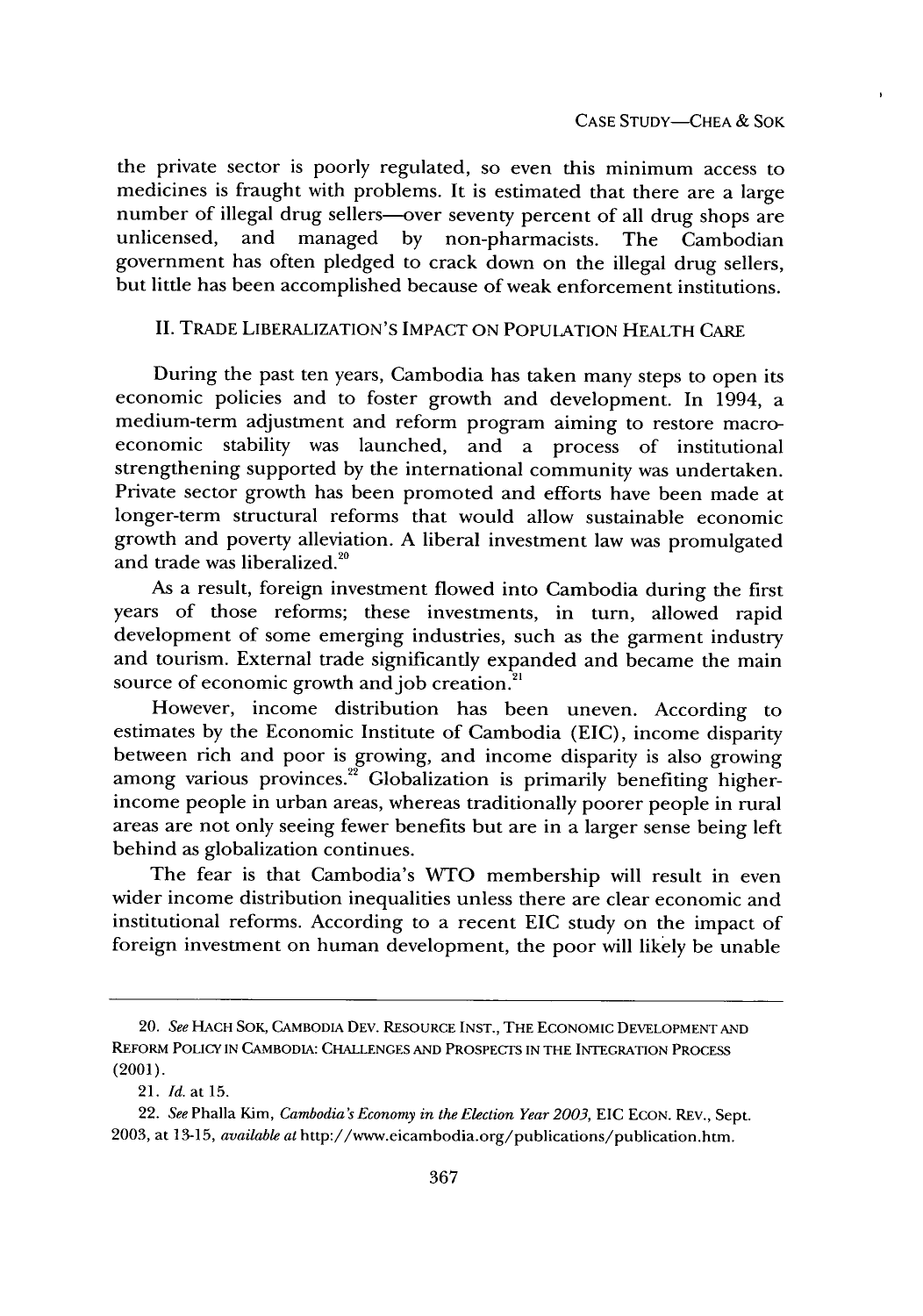to seize the opportunities provided by liberalized trade without government support in implementing strict rules and regulations.<sup>23</sup> This inability is because the poor are often uneducated, and trade liberalization can serve to further expand their vulnerability to exploitation. Furthermore, globalization and economic liberalization have huge impacts on the health sector both in the private and public sector. The EIC study clearly shows that these processes positively contribute to economic growth and promote private sector development. But if private sector development occurs in a vacuum, without concurrent attention to the government's provision of good quality public sector services, poor people will be increasingly worse off as measured by growing income inequality. $^2$ 

The current lack of funding and physical equipment for the public health sector has meant that health professionals from the public sector have been siphoned off to private health institutions. Quite simply, government-determined wages of public sector health professionals at about USD\$25 per month are not enough when the minimum cost of living is estimated to be at least three times higher.<sup>25</sup> Consequently, the public sector health professionals spend only the bare minimum of time in their official positions and do the bulk of their work in private clinics. In addition to the wage issues, public sector health institutions suffer from outdated equipment and government neglect. As a result of low wages and a crumbling health infrastructure, the quality of public health service decreases. To reverse this trend, the Cambodian government must make solid commitments to social and health spending, and it must adequately

25. EIC has undertaken a study to assess the poverty line and income distribution in Cambodia. The first estimation drawn from this study showed that the minimum cost of living (including basic education for children and health care) of a Cambodian household—composed of husband, wife, and three children—is about USD\$150 per month in the rural areas and USD\$300 in the urban areas. Therefore, the minimum monthly salary or income of both husband and wife should be at least USD\$75 each in the rural areas and USD\$150 each in the urban areas. It is noted that, actually, the Cambodian poverty line definition is fifty cents per day per person, while the World Bank definition is twice as high (still only about USD\$30 per person per month). Critics say that fifty cents per day per person is an extreme poverty line existence-that amount might buy a minimum to eat and to clothe oneself, but would not be sufficient for sending children to school or paying for health care when needed.

<sup>23.</sup> **HACH** SOK, **CAMBODIA: INVESTMENT** POLICIES **AND** HUMAN DEVELOPMENT 7-11 (U.N. Dev. Programme Trade Initiative Project, Feb. 2004).

<sup>24.</sup> Hack Sok, *Addressing Social Justice for Economic Development and Democracy*, EIC ECON. **REV.,** Dec. 2003, at 12-15, *available at*

http://www.eicambodia.org/publications/publication.htm.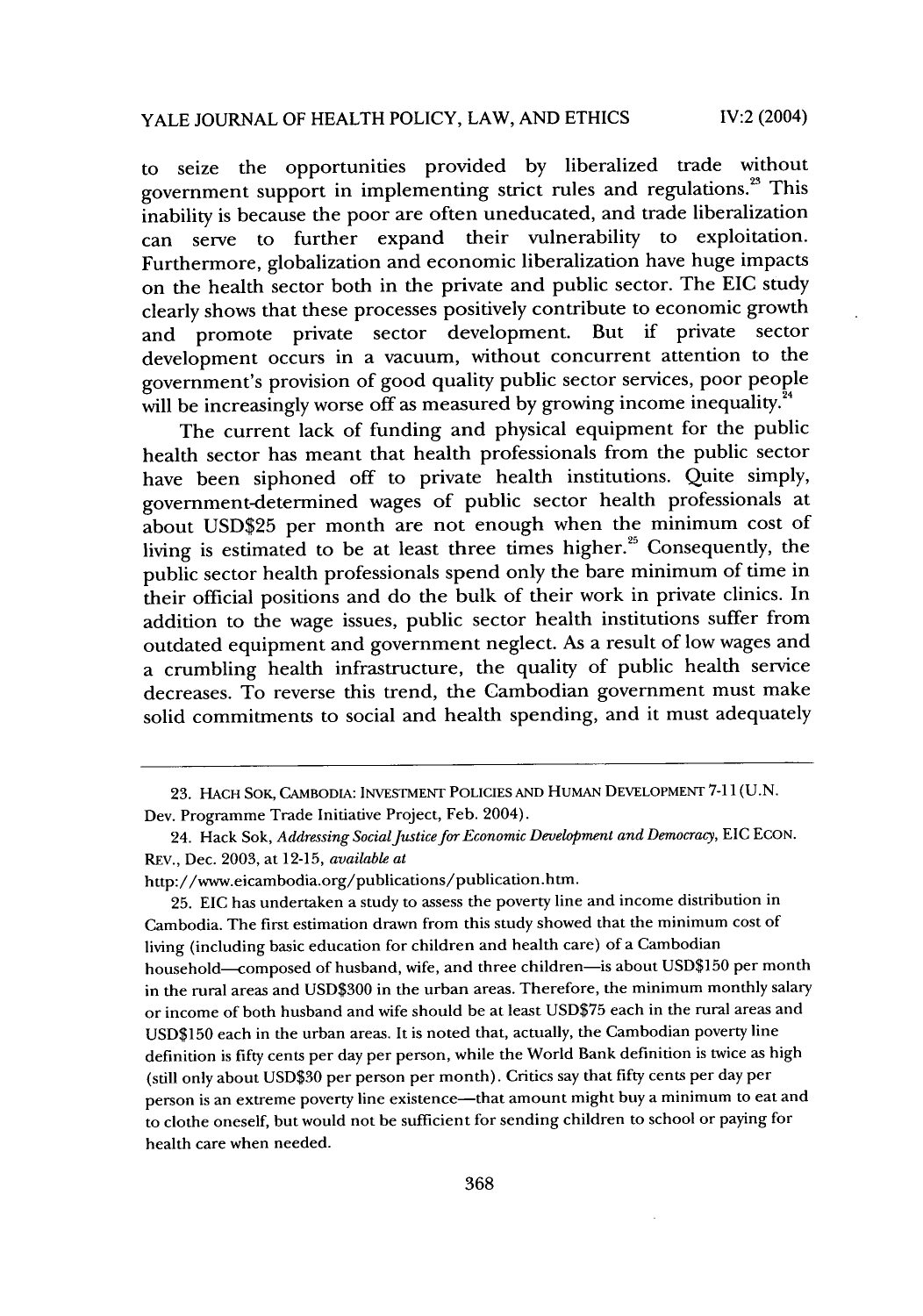regulate public health staff to promote efficiency and dependability. The government has consistently made pledges to increase substantially the public health budget, but in fact, disbursement has been extremely irregular. Indeed, the government routinely spends less than half the public health budget it allocates for a fiscal year and during extraordinary periods, such as an election year, some public health expenditures can drop to as low as twenty percent of budgeted amounts.<sup>26</sup> The ministries and public institutions responsible for public health do not have the political clout to wrest consistently its budget from a system of internal government financing that is ruled by patronage and kickbacks.

## III. THE IMPACT OF TRIPS ON CAMBODIA'S PHARMACEUTICAL INDUSTRY

The Cambodian drug market is very small, likely due to the public's lack of income necessary to purchase drugs. According to the Ministry of Health figures, drug consumption in Cambodia reached only about USD\$35 million in 2001 (less than USD\$3 per capita). Of that total, fortythree percent was provided free of charge by the government and donors; the remaining fifty-seven percent was paid for by private consumers.<sup>27</sup> On the supply side, Cambodia's pharmaceutical industry consists of four small manufacturers. One of those manufacturers produces drugs for HIV/AIDS. All four Cambodian manufacturers produce drugs without any patent. Drugs produced in Cambodian factories are much cheaper than foreign products, yet many Cambodians cannot even afford drugs produced locally. Wealthier Cambodians often prefer more expensive imported drugs for reason of confidence in quality.

Studies are currently underway regarding the possibility of exporting Cambodian drugs to foreign markets. In June 2002, the WTO council responsible for intellectual property approved a decision to extend until 2016 the transition period during which least developed countries (LDCs) do not have to provide patent protection for pharmaceuticals. In the international arena, the discussions leading to this decision have focused on the need to balance intellectual property protection with the need to tackle serious public health problems of developing countries, especially health crises resulting from HIV/AIDS, tuberculosis, malaria, and other epidemics. As an LDC, Cambodia could take advantage of the flexibility of

<sup>26.</sup> Information from the Ministry of Finance (State Budget Implementation of Cambodia for 1998 to 2003) compiled by the authors and on file with *Yale Journal of Health Policy, Law, and Ethics.*

<sup>27.</sup> MINISTRY OF HFALTH, *supra* note 15.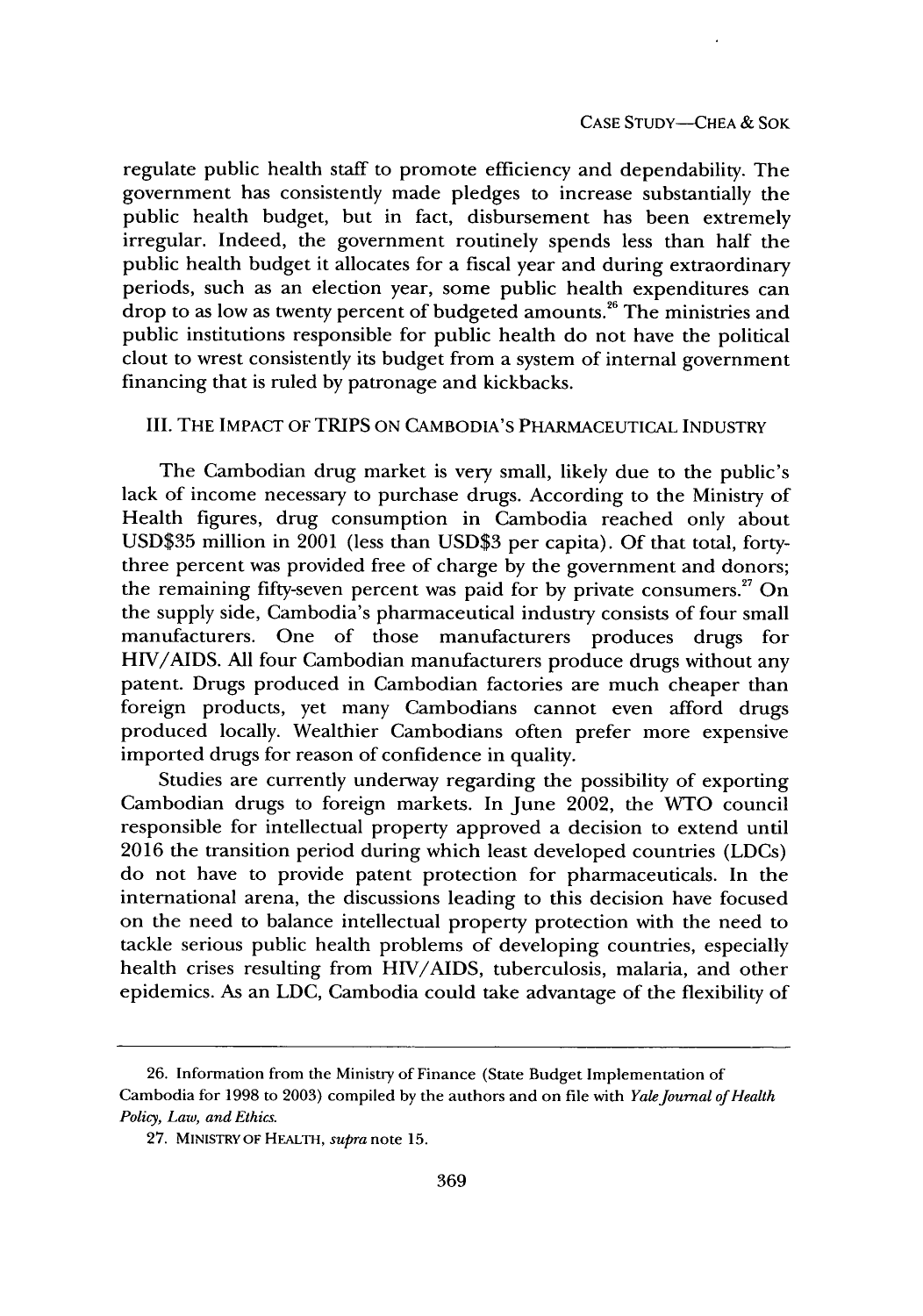the TRIPS Agreement and special treatment for LDCs and encourage the growth of its small drug-producing industry.

Even after the 2016 deadline, there are still flexibilities in TRIPS that will allow LDCs, like Cambodia, to implement the Agreement's provisions related to pharmaceuticals in ways that will continue to benefit their own emerging pharmaceutical industries. Under the original TRIPS Agreement, products made under compulsory licensing, which allows the LDCs to produce generic versions of the medicines under license, must be "predominantly for the supply of the domestic market."<sup>28</sup> However, in August 2003, WTO member governments reached a new agreement over intellectual property protection and public health that allows producers under compulsory license to export the pharmaceutical products to foreign markets under certain conditions aimed at safeguarding the legitimate interests of the patent holder.<sup>29</sup> Questions to be answered include the cost of obtaining this license and whether Cambodian producers could comply with safeguard clauses imposed by the patent holder.

Beginning in 2016 Cambodia will be expected to enforce the intellectual property requirements mandated by TRIPS. The first major implication of the patent system will be increased costs for drug production and sale. Cambodia has few pharmaceutical enterprises and a low capacity of production. To take the particular example of HIV drugs produced here now, Cambodia can currently manufacture these drugs without patents until 2016. The population has reasonable access to these locally-produced lower-priced drugs, although even these lower-priced drugs are out of the reach of many poor Cambodians. If Cambodia implements the TRIPS Agreement and must purchase a patent license, the first immediate shock will be the increase in the price of the drugs. Very few persons will have reasonable access to these much-needed drugs. Hence, the implementation of the patent system will adversely affect the health sector. Cambodia's government must find ways to maintain a supply of less expensive pharmaceutical products that give at least some possibility

<sup>28.</sup> TRIPS Agreement, *supra* note 8, at art. 31 (f).

<sup>29.</sup> World Trade Org., General Council, *Implementation of Paragraph 6 of the Doha Declaration on* the *TRIPS Agreement and Public Health,* WT/L/540 (Sept. 1, 2003), *available at* http://www.wto.org/english/tratop\_e/trips\_e/implem\_para6\_e.htm. Technically all WTO member countries are eligible to import under this decision, but twenty-three developed countries are listed in the decision as announcing voluntarily that they will not use the system to import. *See* Press Release, WTO News, Decision Removes Final Patent Obstacle to Cheap Drug Imports (Aug. 30, 2003).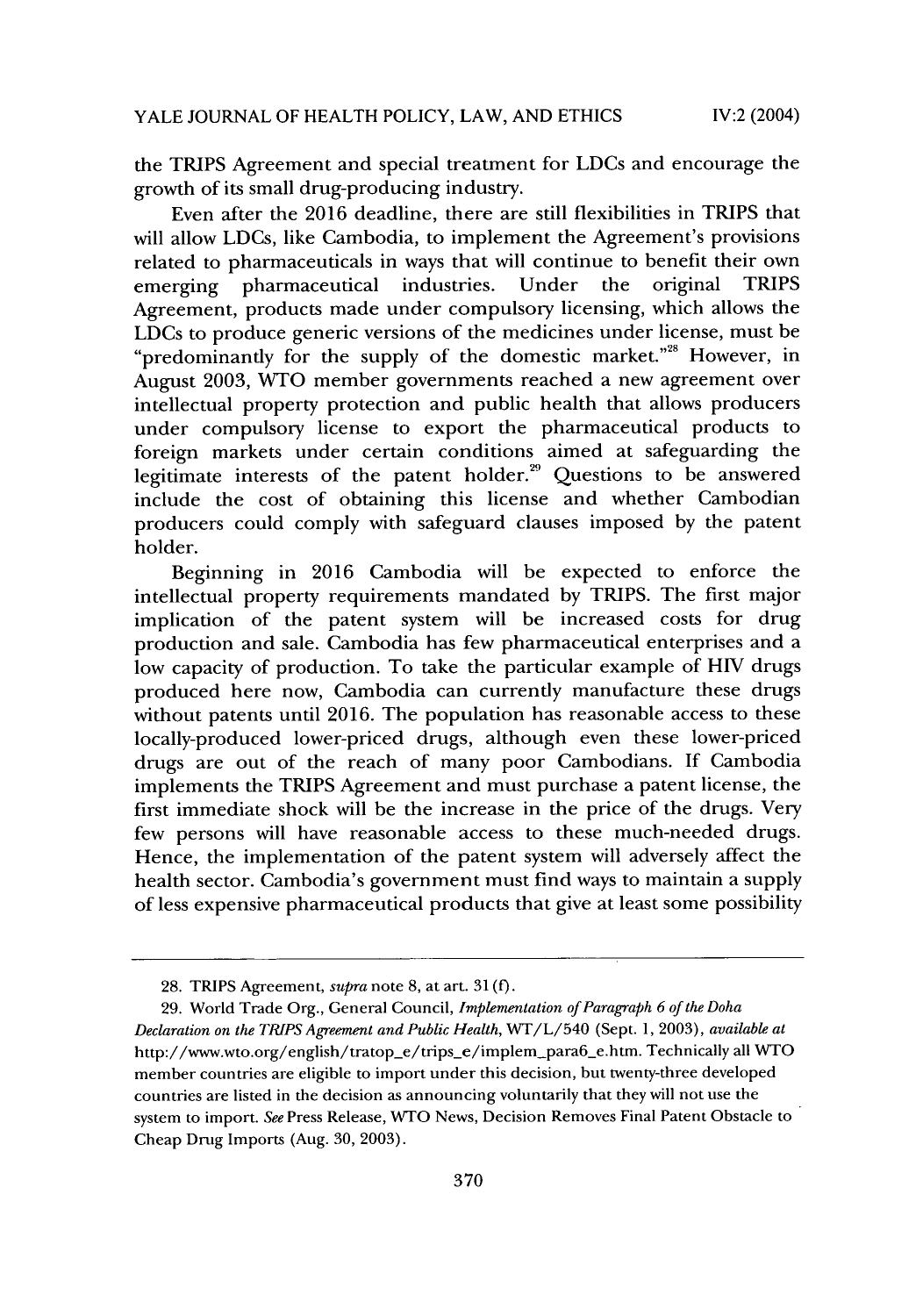for the poor to access needed medicines. The precipitous increase in the price of medicine that would follow patent licensing will only encourage the smuggling of cheap or counterfeit products.

Second, there are strong doubts that Cambodia has or will have the resources to stay abreast of new technology and invention. Even after the WTO's transitional period, Cambodia will likely lag behind in the areas of pharmaceutical enterprise and pharmaceutical research and development. Therefore, the implementation of the patent system will not only increase the price of drugs, but also limit the supply of drugs in the country because Cambodia may not have access to the technological means to develop or manufacture newer drugs.

It may benefit Cambodia's government, in conjunction with other less developed WNTO members, to strengthen the *Doha Declaration* related to TRIPS and public health for the LDCs, and even seek future concessions to ensure cheap access to new medicines.<sup>30</sup> As practical steps to achieve this goal, Cambodia should advocate, in concert with other developing countries, extending the transition period far after 2016 and should seek special licensing prices for least developed members. In the meantime, the Cambodian government must promote national research and development institutions, especially in the area of pharmaceuticals, with the assistance of developed countries.

## **CONCLUSION**

The Cambodian pharmaceutical industry remains nascent, and its growth will largely depend on long-term domestic structural reforms. Most of its drug consumption will thus continue to be imported. Cambodia should thus advocate for international agreements that facilitate cheap import drug prices. In the *Doha Declaration* of November 2001, the WTO ministers stressed that it is important to implement and interpret the TRIPS Agreement in a way that supports public health-by promoting both access to existing medicines and the creation of new medicines. They also issued a declaration on how to help poorer countries that are unable to make medicines domestically to access cheaper generics made under compulsory licensing.<sup>31</sup> Cambodia should thus seek the enhancement of this declaration.

<sup>30.</sup> World Trade Org., Doha WTO Ministerial 2001, *Declaration on the TRIPS Agreement and Public Health,* WT/MIN (01) /DEC/2 (Nov. 20, 2001), *available at*

http://www.wto.org/english/thewto-e/minist-e/min0l-e/mindecl-trips-e.htm.

<sup>31.</sup> *Id.*